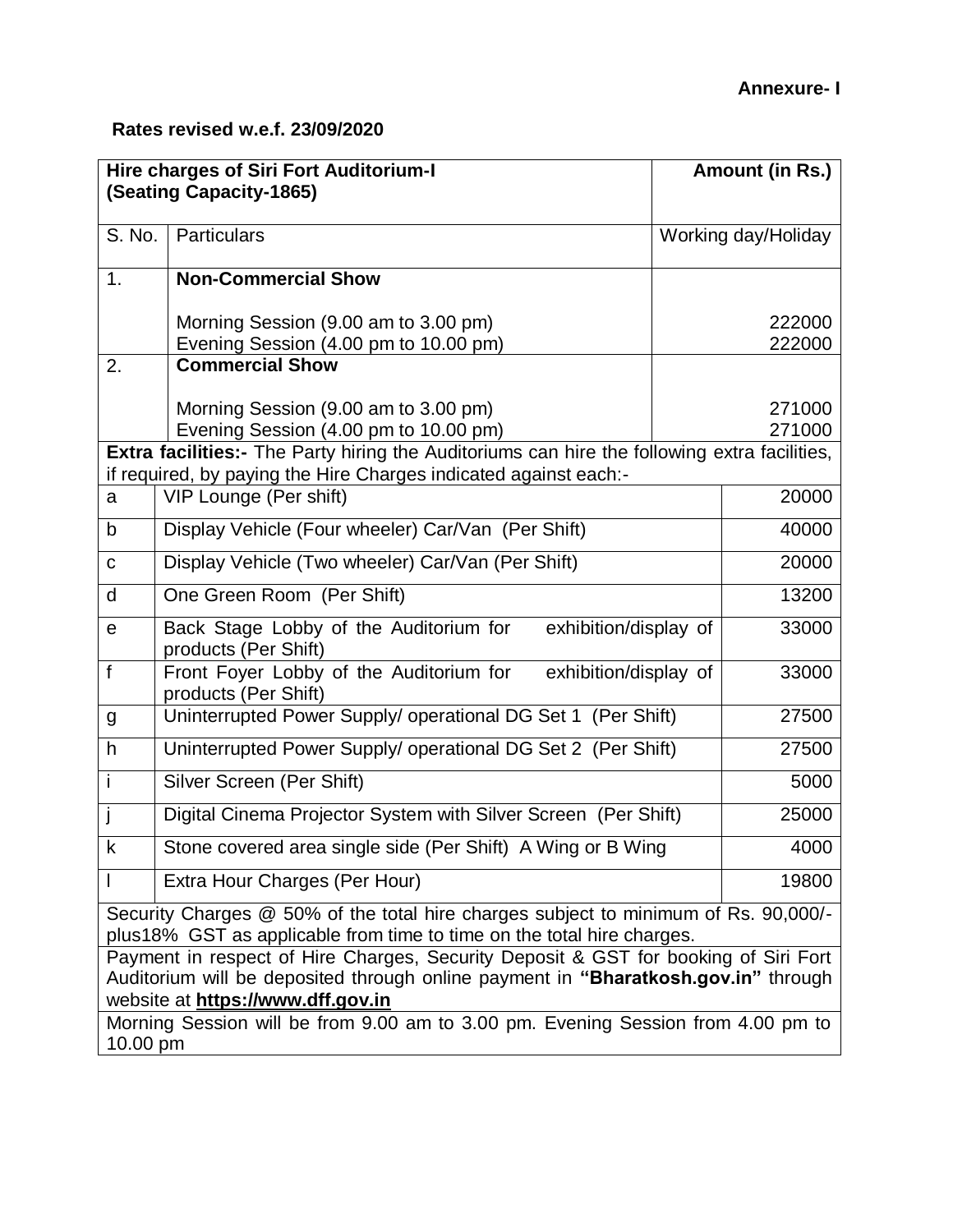| <b>Hire charges of Siri Fort Auditorium-II</b><br>(Seating Capacity-396)                                                                                                                                       |                                                                               | Amount (in Rs.)     |                |  |
|----------------------------------------------------------------------------------------------------------------------------------------------------------------------------------------------------------------|-------------------------------------------------------------------------------|---------------------|----------------|--|
| S. No.                                                                                                                                                                                                         | <b>Particulars</b>                                                            | Working day/Holiday |                |  |
| 1 <sub>1</sub>                                                                                                                                                                                                 | <b>Non-Commercial Show</b>                                                    |                     |                |  |
|                                                                                                                                                                                                                | Morning Session (9.00 am to 3.00 pm)<br>Evening Session (4.00 pm to 10.00 pm) | 49000<br>49000      |                |  |
| 2.                                                                                                                                                                                                             | <b>Commercial Show</b>                                                        |                     |                |  |
|                                                                                                                                                                                                                | Morning Session (9.00 am to 3.00 pm)<br>Evening Session (4.00 pm to 10.00 pm) |                     | 60000<br>60000 |  |
| <b>Extra facilities:-</b> The Party hiring the Auditoriums can hire the following extra facilities,                                                                                                            |                                                                               |                     |                |  |
| if required, by paying the Hire Charges indicated against each:-                                                                                                                                               |                                                                               |                     | 20000          |  |
| a                                                                                                                                                                                                              | Digital Cinema Projector System with Screen (Per Shift)                       |                     |                |  |
| b                                                                                                                                                                                                              | Screen (Per Shift)                                                            |                     | 3000           |  |
| $\mathbf C$                                                                                                                                                                                                    | Extra Hour Charges (Per Hour)                                                 |                     | 6000           |  |
| d                                                                                                                                                                                                              | Uninterrupted Power Supply/ operational DG Set 1 (Per Shift)                  |                     | 27500          |  |
| e                                                                                                                                                                                                              | Uninterrupted Power Supply/ operational DG Set 2 (Per Shift)                  |                     | 27500          |  |
| Security Charges @ 50% of the total hire charges subject to minimum of Rs. 18,000/-<br>plus 18% GST as applicable from time to time on the total hire charges.                                                 |                                                                               |                     |                |  |
| Payment in respect of Hire Charges, Security Deposit & GST for booking of Siri Fort<br>Auditorium will be deposited through online payment in "Bharatkosh.gov.in" through<br>website at https://www.dff.gov.in |                                                                               |                     |                |  |
| Morning Session will be from 9.00 am to 3.00 pm. Evening Session from 4.00 pm to<br>10.00 pm                                                                                                                   |                                                                               |                     |                |  |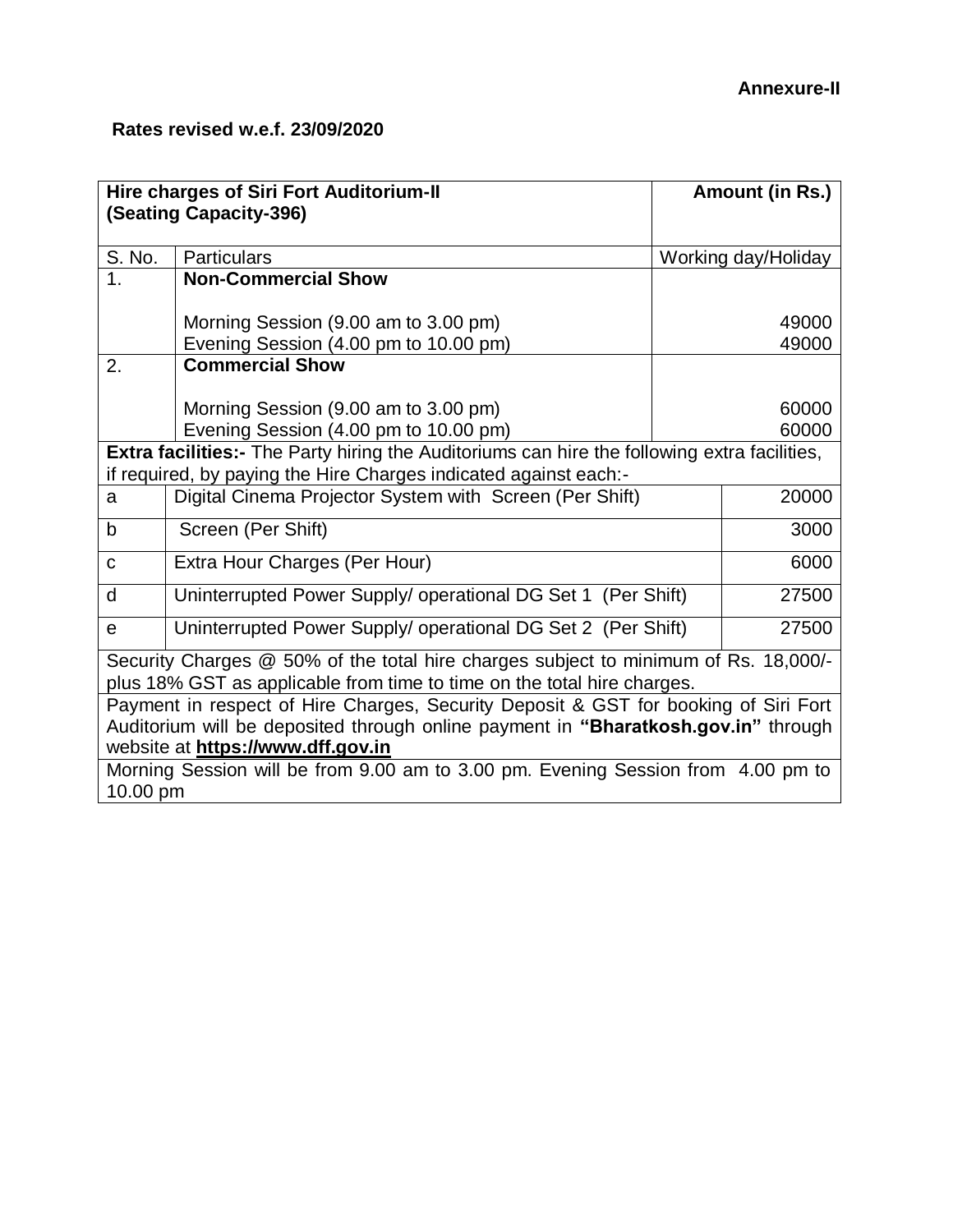| <b>Hire charges of Siri Fort Auditorium-III</b><br><b>(Seating Capacity-270)</b>                                                                                        |                                                                                                                                                                                                                | Amount (in Rs.)     |       |
|-------------------------------------------------------------------------------------------------------------------------------------------------------------------------|----------------------------------------------------------------------------------------------------------------------------------------------------------------------------------------------------------------|---------------------|-------|
| S. No.                                                                                                                                                                  | Particulars                                                                                                                                                                                                    | Working day/Holiday |       |
| 1.                                                                                                                                                                      | <b>Non-Commercial Show</b>                                                                                                                                                                                     |                     |       |
|                                                                                                                                                                         | Morning Session (9.00 am to 3.00 pm)                                                                                                                                                                           |                     | 40000 |
|                                                                                                                                                                         | Evening Session (4.00 pm to 10.00 pm)                                                                                                                                                                          |                     | 40000 |
| 2.                                                                                                                                                                      | <b>Commercial Show</b>                                                                                                                                                                                         |                     |       |
|                                                                                                                                                                         | Morning Session (9.00 am to 3.00 pm)                                                                                                                                                                           |                     | 49000 |
|                                                                                                                                                                         | Evening Session (4.00 pm to 10.00 pm)                                                                                                                                                                          |                     | 49000 |
| <b>Extra facilities:-</b> The Party hiring the Auditoriums can hire the following extra facilities,<br>if required, by paying the Hire Charges indicated against each:- |                                                                                                                                                                                                                |                     |       |
| a                                                                                                                                                                       | Digital Cinema Projector System with Screen (Per Shift)                                                                                                                                                        |                     | 18700 |
| b                                                                                                                                                                       | Screen (Per Shift)                                                                                                                                                                                             |                     | 1100  |
| C                                                                                                                                                                       | Extra Hour Charges (Per Hour)                                                                                                                                                                                  |                     | 6000  |
| d                                                                                                                                                                       | Uninterrupted Power Supply/ operational DG Set 1 (Per Shift)                                                                                                                                                   |                     | 27500 |
| e                                                                                                                                                                       | Uninterrupted Power Supply/ operational DG Set 2 (Per Shift)                                                                                                                                                   |                     | 27500 |
| Security Charges @ 50% of the total hire charges subject to minimum of Rs. 18,000/-<br>plus 18% GST as applicable from time to time on the total hire charges.          |                                                                                                                                                                                                                |                     |       |
|                                                                                                                                                                         | Payment in respect of Hire Charges, Security Deposit & GST for booking of Siri Fort<br>Auditorium will be deposited through online payment in "Bharatkosh.gov.in" through<br>website at https://www.dff.gov.in |                     |       |
| 10.00 pm                                                                                                                                                                | Morning Session will be from 9.00 am to 3.00 pm. Evening Session from 4.00 pm to                                                                                                                               |                     |       |